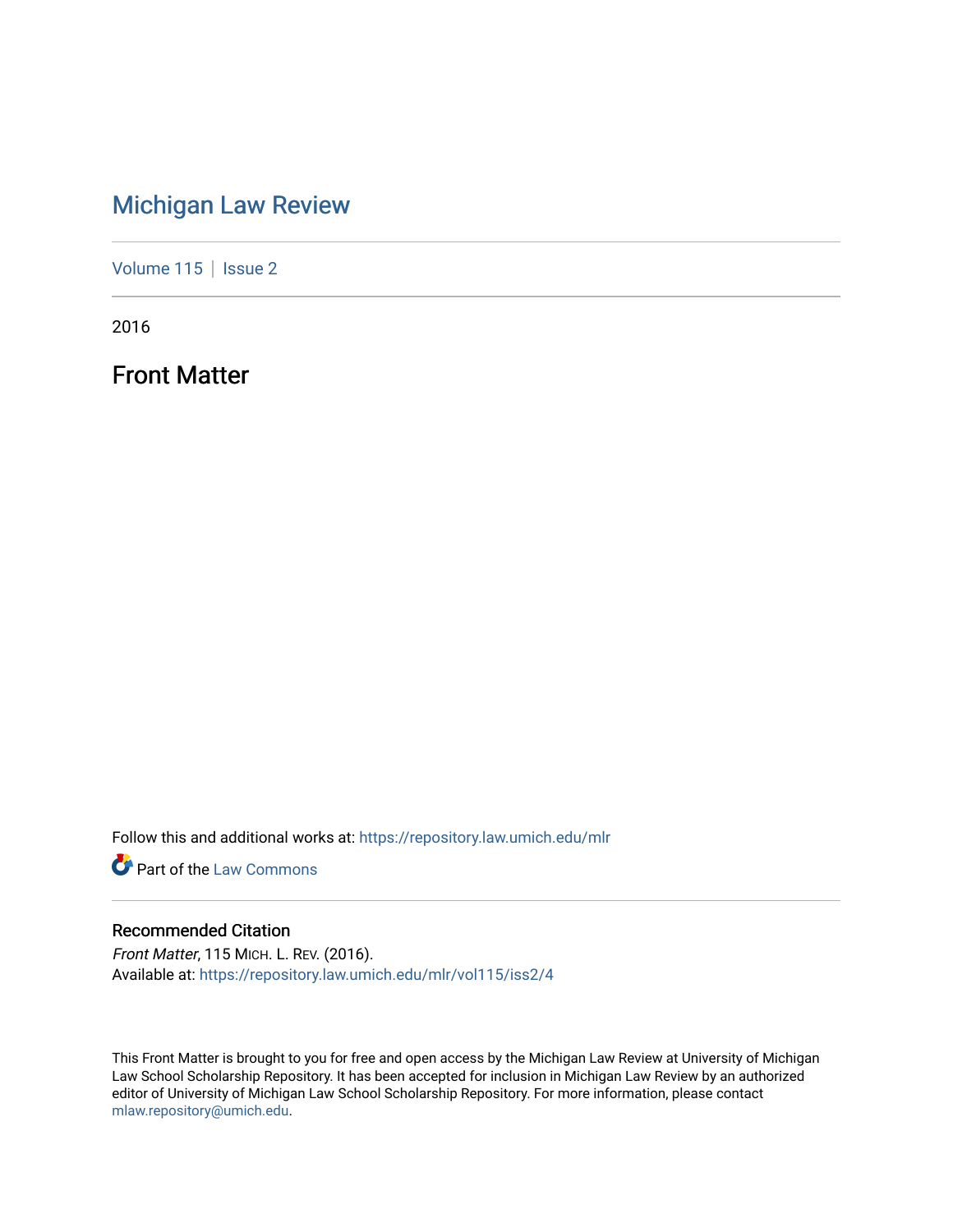# **MICHIGAN LAW REVIEW**

Vol. 115, No. 2 November 2016

### **CONTENTS**

## ARTICLES

| AN OPT-IN OPTION FOR CLASS ACTIONSScott Dodson 171 |  |
|----------------------------------------------------|--|
|                                                    |  |

AMENDMENT CREEP ..................... *Jonathan L. Marshfield*

## **NOTES**

| CONFESSIONS IN AN INTERNATIONAL AGE:                        |  |
|-------------------------------------------------------------|--|
| Re-Examining Admissibility Through                          |  |
| THE LENS OF FOREIGN INTERROGATIONS  Julie Tanaka Siegel 277 |  |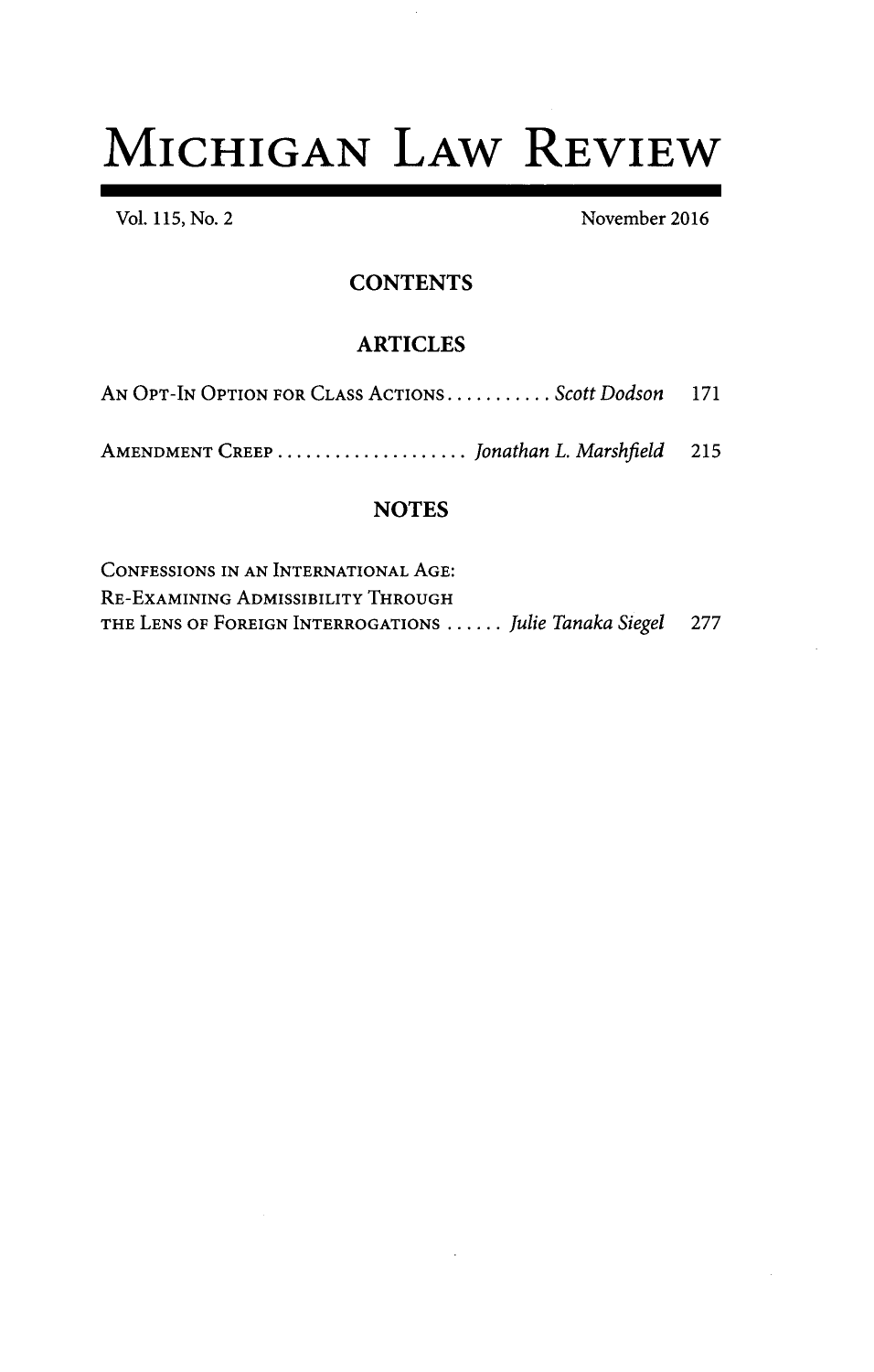Except where otherwise expressly provided, the author of each Article, Essay, and Note in this issue has granted permission for copies of that Article, Essay, or Note to be made for educational use, provided that (i) copies are distributed at or below cost; (ii) the author and the *Michigan Law Review* are identified; (iii) prior written notice of the use is given to the Michigan Law Review Association; and (iv) proper notice of copyright is affixed to each copy, attributing copyright to the author.

*Michigan Law Review* (ISSN 0026-2234) is published in October, November, December, February, March, April, May, and June. Subscriptions: United States, \$60 per year in advance, eight numbers; Foreign, \$70. Editorial and Business Offices: University of Michigan Law School, 625 S. State St., Ann Arbor, Michigan 48109-1215; MLR-business@umich.edu (Business); 734/647- 5817 (Fax). Website: http://www.michiganlawreview.org. Periodicals postage paid at Ann Arbor, Michigan and additional mailing offices. POSTMASTER: send address changes to Michigan Law Review, 625 **S.** State St., Ann Arbor, Michigan 48109-1215.

Printed at Joe Christensen, Inc., Lincoln, Nebraska 68521.

Recent Volumes: Single Issues \$10, Book Review \$16, and Special Issues \$12, postpaid, at Editorial and Business Offices.

Volumes **I** through 112, as well as single issues in those volumes, are available in print and microform from William S. Hein & Co., Inc., 2350 North Forest Road, Getzville, New York 14068.

Because back stock of the *Review* is turned over to a dealer, back numbers are available to the *Review* for a short time only. We must therefore ask that subscribers report the nonreceipt of copies within six months of the mailing date.

We gladly consider unsolicited manuscripts for publication via Scholastica. Citations in manuscripts should follow the form prescribed in *The Bluebook: A Uniform System of Citation* (20th ed. 2015) and *The Chicago Manual of Style* (16th ed. 2010). Please see our website for submission instructions.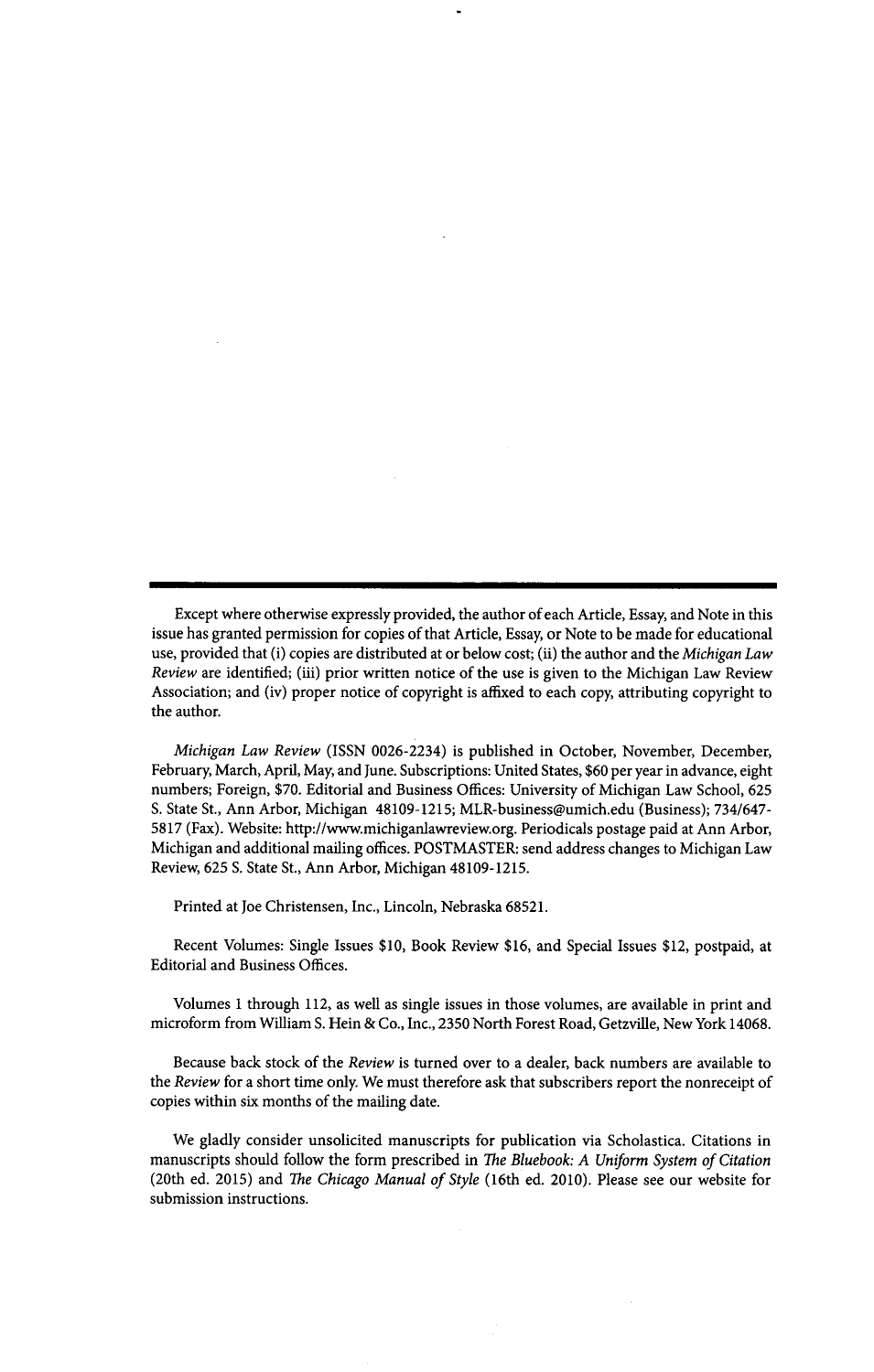## **MICHIGAN LAW REVIEW ONLINE The Online Companion of the** *Michigan Law Review*

## **Call for Submissions**

The editors of the *Michigan Law Review* invite essay submissions on current areas of legal thought and research for the *Michigan Law Review Online.*

*Michigan Law Review Online* publishes short articles and op-ed style pieces by academics, judges, practitioners, and law students, as well as timely responses to articles in the print journal of the *Michigan Law Review.* Our online companion quickly disseminates the legal community's initial impressions of important judicial decisions and legislative developments.

*Michigan Law Review Online* prefers submissions under 6,000 words inclusive of footnotes and can only very rarely accept longer pieces. Submissions should be written in a style accessible to a general audience of practitioners and policymakers. Pieces will be published on an expedited production schedule.

> Visit *Michigan Law Review Online* at www.michiganlawreview.org.

Please send questions and comments to the Executive Online Editors at mlr.online@umich.edu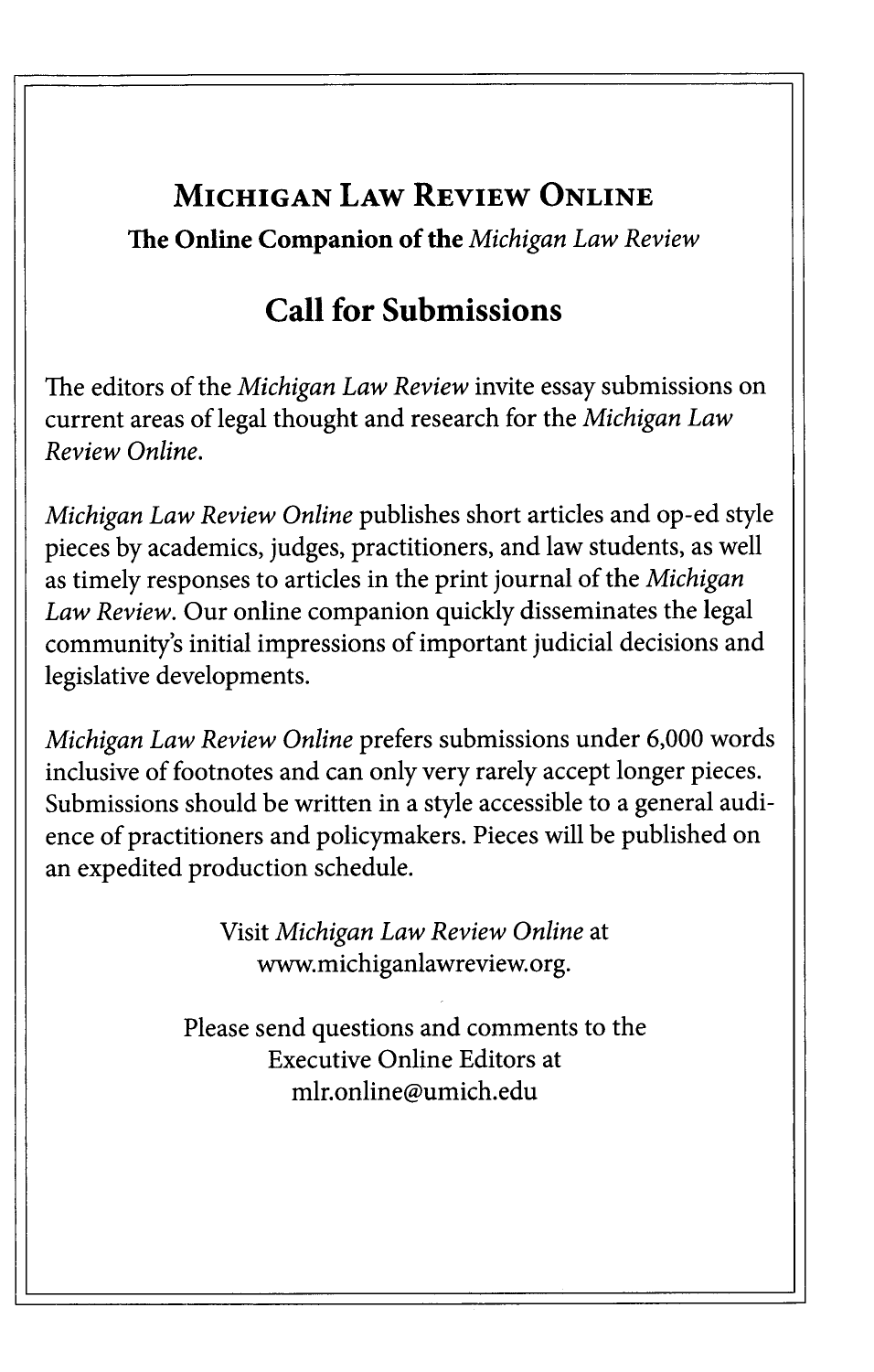The editors of the *Michigan Law Review* **are pleased to announce**

## **2016 SURVEY OF BOOKS RELATING TO THE LAW published April 2016**

## **The 2016 Survey presents reviews of law-related books published in 2013,** 2014, **and 2015.**

Please address inquiries to:

Michigan Law Review University of Michigan Law School Attn: Book Review Editors **625** S. State St. Ann Arbor, MI 48109-1215

Visit our website at www.michiganlawreview.org.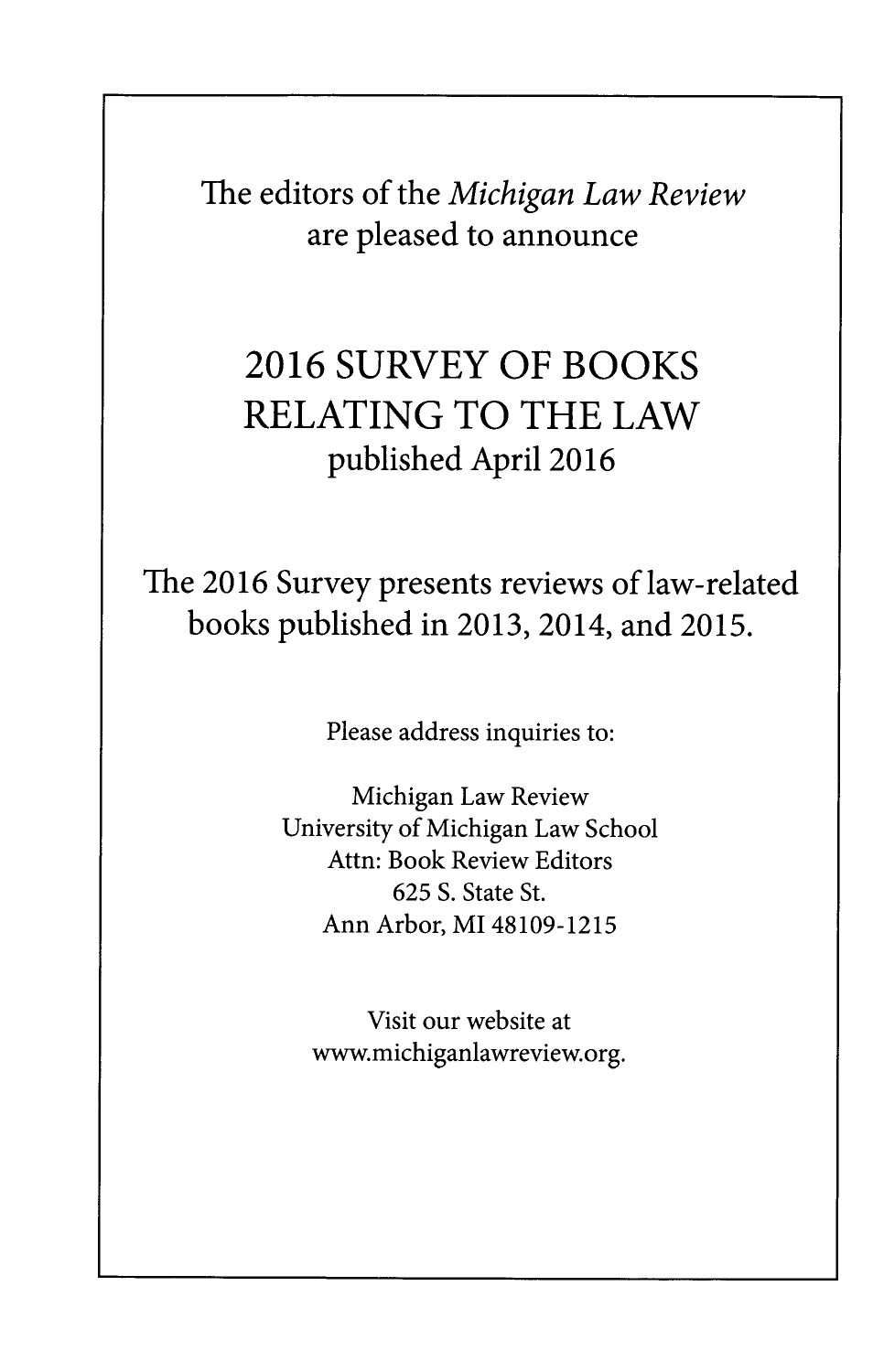### **UNIVERSITY OF MICHIGAN LAW SCHOOL**

*Administrative Officers*

MARK SCHLISSEL, B.A., M.D., Ph.D., *President of the University*

MARTHA E. POLLACK, A.B., **M.S.E.,** Ph.D., *Provost and Executive Vice President for Academic Affairs* MARK **D.** WEST, B.A., **J.D.,** *Nippon Life Professor of Law, Dean*

ALICIA DAVIS, B.S., M.B.A., **J.D.,** *Professor ofLaw, Associate Dean for Strategic Initiatives*

**DANIEL** HALBERSTAM, B.A., **J.D.,** *Eric Stein Collegiate Professor ofLaw, Associate Dean for Faculty and Research*

DAVID SANTACROCE, B.A., **J.D.,** LL.M., *Clinical Professor of Law, Associate Dean for Experiential Education*

GIL SEINFELD, A.B., **J.D.,** *Professor ofLaw, Associate Dean for Academic Programming*

**DAVID** H. **BAUM,** B.A., **J.D.,** *Assistant Dean for Student Life and Special Counsel to the Dean*

MICHAEL DUBIN, B.S., M.A., *Assistant Dean for Development and Alumni Relations*

THERESA KAISER-JARVIS, B.A., **B.S.J., Ed.M, J.D.,** *Assistant Dean for International Affairs*

RAMjI **KAUL,** B.A., **J.D.,** *Assistant Dean for Career Planning*

**LINDSEY STETSON,** B.A., **J.D.,** *Assistant Dean for Financial Aid*

SARAH **C.** ZEARFosS, A.B., **J.D.,** *Senior Assistant Dean for Admissions, Financial Aid, and Career Planning*

*Professors Emeriti ofLaw*

LAYMAN E. ALLEN, A.B., M.P.A., LL.B. DAVID L. CHAMBERS, A.B., LL.B., *Wade H. McCree, Jr. Collegiate Professor of Law* WHITMORE GRAY, A.B., J.D., LL.D. THOMAS A. GREEN, B.A., Ph.D., J.D., *John Philip Dawson Collegiate Professor of Law*

JEROLD H. ISRAEL, B.B.A., LL.B., *Alene and Allan F. Smith Professor of Law* CHARLES W. JOINER, A.B., J.D.

YALE KAMISAR, A.B., LL.B., LL.D., *Clarence Darrow Distinguished University Professor of Law*

THOMAS E. KAUPER, A.B., J.D., *Henry M. Butzel Professor ofLaw*

RICHARD **0.** LEMPERT, A.B., J.D., Ph.D., *Eric Stein Distinguished University Professor of Law and Sociology*

SALLYANNE PAYTON, B.A., LL.B., *William W Cook Professor of Law*

REUVEN **S.** AVI-YONAH, B.A., A.M., Ph.D., J.D., *Irwin I Cohn Professor of Law* SAMUEL BAGENSTOS, B.A., J.D., *Frank G. Millard Professor of Law* NICHOLAS BAGLEY, B.A., J.D. MICHAEL S. BARR, B.A., M.Phil., J.D., *Roy F. and Jean Humphrey Proffitt Professor ofLaw* LAURA N. BENY, B.A., M.A., J.D., Ph.D. EVAN H. CAMINKER, B.A., J.D., *Branch Rickey Collegiate Professor ofLaw* SHERMAN **J.** CLARK, B.S., J.D., *Kirkland and Ellis Professor of Law* EDWARD H. COOPER, A.B., LL.B., *Thomas M. Cooley Professor of Law* DANIEL CRANE, B.A., J.D., *Frederick Paul Furth, Sr.Professor ofLaw* STEVEN P. CROLEY, A.B., J.D., M.A., Ph.D., *Harry Burns Hutchins Collegiate Professor ofLaw* KRISTINA DAUGIRDAS, A.B., J.D.

MARGARET JANE RADIN, A.B., M.F.A., J.D., LL.D., *Henry King Ransom Professor ofLaw* JOHN W. REED, A.B., LL.B., LL.M., Jur.Sc.D., LL.D., *Thomas M. Cooley Professor of Law* TERRANCE SANDALOW, A.B., J.D., *Edson R. Sunderland Professor ofLaw* E. PHILIP SOPER, B.A., M.A., J.D., Ph.D., *James V. Campbell Professor of Law* THEODORE **J.** ST. ANTOINE, A.B., J.D., *James E. and Sarah A. Degan Professor ofLaw* JOSEPH **VINING,** B.A., M.A., J.D., *Harry Burns Hutchins Collegiate Professor of Law* LAWRENCE W. WAGGONER, B.B.A., J.D., D.Phil., *Lewis M. Simes Professor of Law* PETER K. WESTEN, B.A., J.D., *Frank G. Millard Professor ofLaw* JAMES BOYD WHITE, A.B., A.M., LL.B., *L. Hart Wright Collegiate Professor of Law* JAMES J. WHITE, B.A., J.D., *Robert A. Sullivan Professor of Law*

*Professors ofLaw*

ALICIA DAVIS, B.S., J.D., M.B.A. REBECCA S. EISENBERG, B.A., **J.D.,** *Robert and Barbara Luciano Professor of Law* PHOEBE C. ELLSWORTH, A.B., Ph.D., *Frank Murphy Distinguished Professor ofLaw and Psychology* RICHARD D. FRIEDMAN, B.A., J.D., D.Phil., *Alene and Allan F. Smith Professor of Law* BRUCE W. FRIER, B.A., Ph.D., *John and Teresa D 'Arms Distinguished University Professor of Classics and Roman Law* SAMUEL R GROSS, A.B., J.D., *Thomas G. and Mabel Long Professor of Law* MONICA R HAKIMI, B.A., **J.D.** DANIEL HALBERSTAM, B.A., J.D., *Eric Stein Collegiate Professor ofLaw* JAMES C. HATHAWAY, LL.B., LL.M., J.S.D., *James E. and Sarah A. Degan Professor of Law* SCOTT HERSHOVITZ, A.B., M.A., D.Phil., **J.D.** DONALD J. HERZOG, A.B., A.M., Ph.D., *Edson R. Sunderland Professor ofLaw*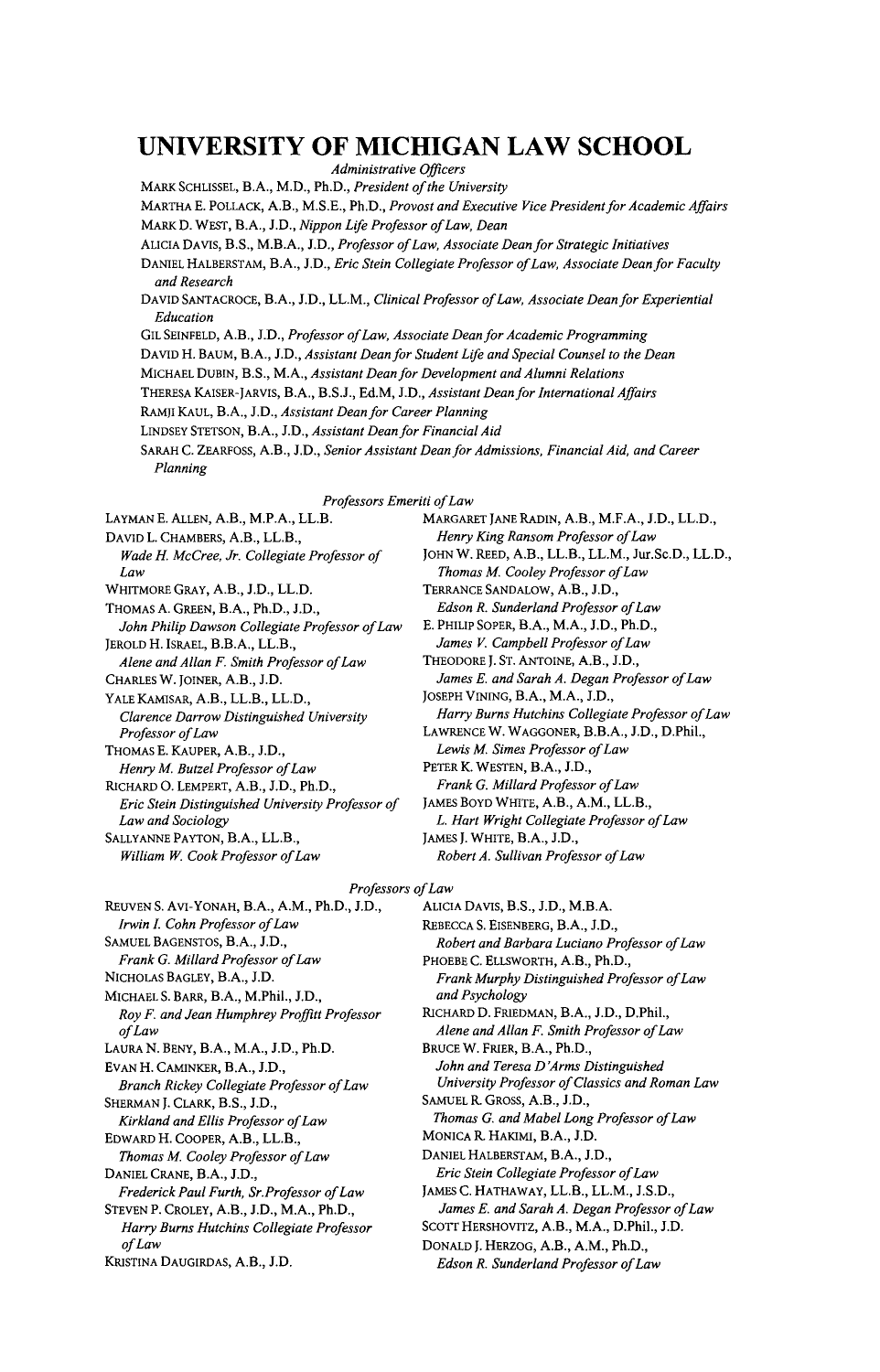**JAMES** HINES JR., B.A., M.A., Ph.D., *L. Hart Wright Collegiate Professor of Law* NICHOLAS C. **HOWSON,** B.A., J.D. DOUGLAS **A.** KAHN, B.A., **J.D.,** *Paul G. Kauper Professor of Law* ELLEN D. KATZ, B.A., **J.D.,** *Ralph W Aigler Professor of Law* VIKRAMADITYA **S.** KHANNA, **B.C.A.,** LL.B., **S.J.D.,** *William W. Cook Professor ofLaw* JAMES **E.** KRIER, B.S., **J.D.,** *Earl Warren DeLano Professor of Law* JESSICA D. LITMAN, B.A., M.F.A., **J.D.,** *John F. Nickoll Professor of Law* KYLE D. **LOGUE,** B.A., **J.D.,** *Wade H. and Dares M. McCree Collegiate Professor ofLaw* CATHARINE **A.** MACKINNON, B.A., **J.D.,** Ph.D., *Elizabeth A. Long Professor of Law* **NINA** A. **MENDELSON,** A.B., **J.D.,** *Joseph L. Sax Collegiate Professor ofLaw* WILLIAM **I.** MILLER, B.A., Ph.D., **J.D.,** *Thomas G. Long Professor ofLaw* JULIAN **DAVIS** MORTENSON, A.B., **J.D.** WILLIAM **NOVAK,** B.A., M.A., Ph.D., *Charles F. and Edith J. Clyne Professor of Law* JOHN A.E. PoTTow, A.B., **J.D.,** *John Philip Dawson Collegiate Professor of Law*

JAMES J. PRESCOTT, B.A., J.D., Ph.D. EVE BRENSIKE PRIMUS, B.A., J.D. RICHARD A. PRIMUS, A.B., D.Phil., J.D., *Theodore J St. Antoine Collegiate Professor of Law* ADAM C. PRITCHARD, B.A., M.P.P., J.D., *Frances and George Skestos Professor ofLaw* STEVEN **R.** RATNER, A.B., M.A., J.D., *Bruno Simma Collegiate Professor ofLaw* DONALD H. REGAN, A.B., LL.B., B.Phil., Ph.D., *William W Bishop, Jr. Collegiate Professor of Law* MATHIAS W. REIMANN, DrIur., LL.M., *Hessel E. Yntema Professor of Law* MARGO SCHLANGER, B.A., J.D., *Henry M. Butzel Professor ofLaw* CARL E. SCHNEIDER, A.B., J.D., *Chauncey Stillman Professorship for Ethics, Morality, and the Practice of Law* REBECCA **J.** SCoTr, A.B., M.Phil., Ph.D., *Charles Gibson Distinguished University Professor of History* GIL SEINFELD, A.B., J.D. BRUNO SIMMA, Doctorate of Law SONIA B. STARR, A.B., J.D. MARK D. WEST, B.A., J.D., *Nippon Life Professor of Law* CHRISTINA B. WHITMAN, A.B., M.A., J.D., *Francis A. Allen Collegiate Professor of Law*

#### *Assistant Professors of Law*

MAUREEN CARROLL, B.S., J.D. GABRIEL RAUTERGERG, B.S., J.D.

KATE ANDRIAS, B.A., J.D. W. NICHOLSON PRICE, **II,** A.B., **J.D.,** Ph.D. GABRIEL MENDLOW, A.B., Ph.D., **J.D.** VERONICA SANTAROSA, LL.B., B.A., M.A., LL.M., Ph.D.

*Clinical Professors of Law*

EDWARD R. BECKER, B.A., **J.D.** VIVEK SANKARAN, B.A., **J.D.** HOWARD BROMBERG, B.A., **J.D.,** J.S.M. DAVID A. SANTACROCE, B.A., J.D., LL.M. BRIDGETTE CARR, B.A., J.D. SUELLYN SCARNECCHIA, B.A., J.D. DAVID A. MORAN, B.S., B.A., M.A., **M.S.,** J.D. KIMBERLY A. THOMAS, B.S., J.D. MARK K. OSBECK, A.B., M.A., **J.D.** DANA THOMPSON, B.S., **J.D.** PAUL D. REINGOLD, B.A., **J.D.** FRANK E. VANDERVORT, B.A., J.D.

ALICIA ALVAREZ, B.A., J.D. NICHOLAS **J.** RINE, B.A., J.D.

### *Clinical Assistant Professors of Law*

PATRICK BARRY, B.A., J.D., Ph.D. SAMMY MANSOUR, B.A., J.D. MICHAEL BLOOM, B.A., J.D. TIMOTHY PINTO, B.A., J.D. ELIZABETH CAMPBELL, B.A., J.D. AMY SANKARAN, B.A., **J.D.** DEBRA CHOPP, B.A., **J.D.** IMRAN SYED, A.B., **J.D.** STEVE GRAY, B.A., J.D. NANCY WANG, B.S.E., J.D. DAVID GUENTHER, B.A., M.A., J.D. BETH H. WILENSKY, B.A., J.D. MARGARET HANNON, B.A., J.D.

NICOLE APPLEBERRY, A.B., J.D., LL.M. JOSHUA KAY, B.A., M.A., Ph.D., J.D. PAUL H. FALON, B.A., M.A., **J.D.** NANCY VETTORELLO, B.A., M.U.P., J.D.

### *Affiliated LS&A Faculty*

MARTHA S. JONES, B.A., J.D.

#### *Professors from Practice*

*J.* PHILLIP ADAMS, B.A., **J.D.,** LL.M LEONARD NIEHOFF, A.B., **J.D.** TIMOTHY L. DICKINSON, B.A., **J.D.,** LL.M. DAVID UHLMANN, B.A., **J.D.,** *Frank G. Millard Professor from Practice from Practice*

ROBERT HIRSHON, **B.A., J.D.,** *Jeffrey F. Liss Faculty Development Professor*

#### *William W. Cook Global Law Professors*

PAUL BRAND, B.A., M.A., D.Phil HAW-JIN KIM, B.S., Dr. Jur., LL.M. JOHN G. H. HUDSON, M.A., D.Phil

CHRISTINE CHINKIN, LL.B., LL.M., Ph.D. J. CHRISTOPHER MCCRUDDEN, LL.B., LL.M., D.Phil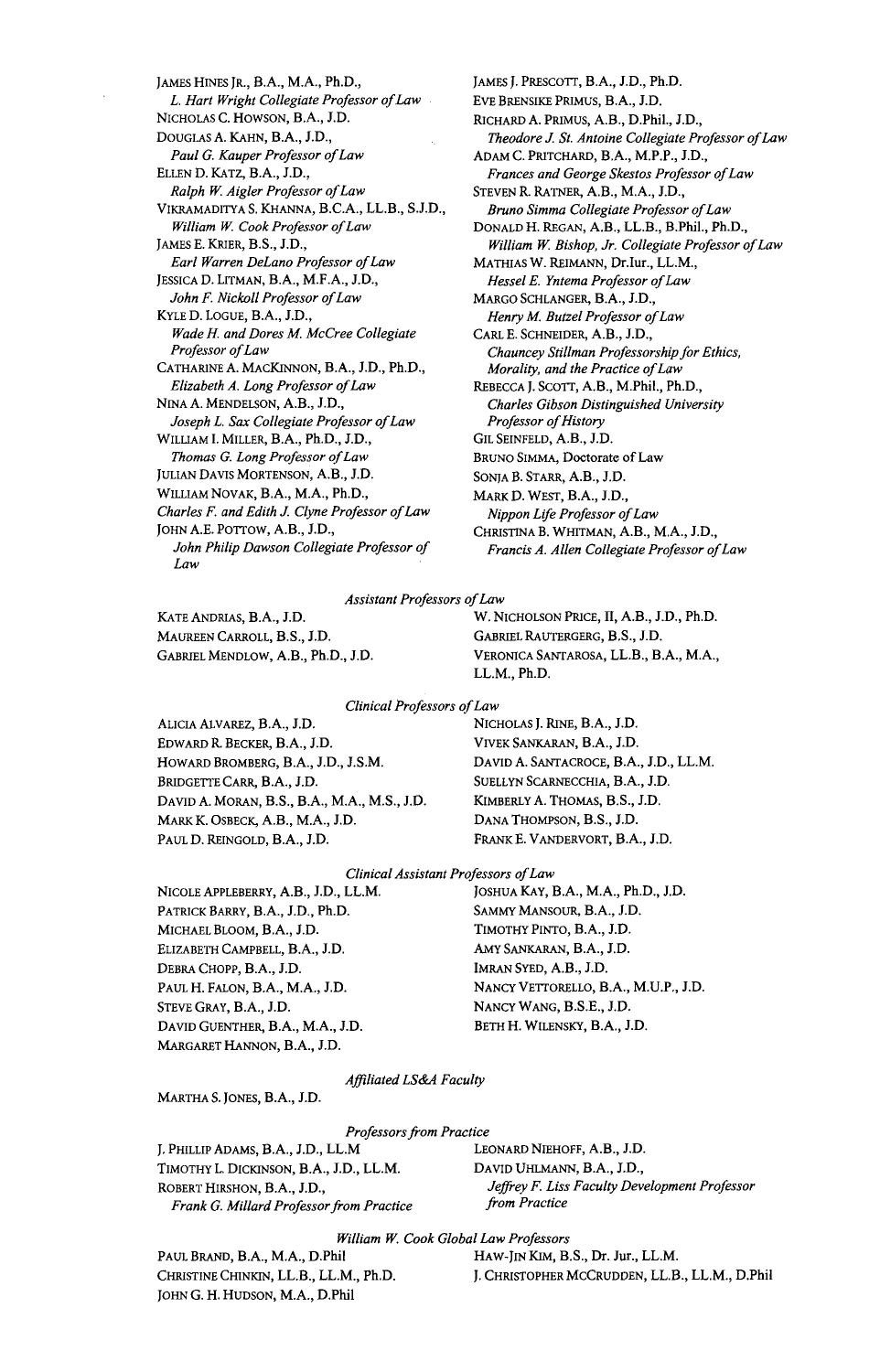## **MICHIGAN LAW REVIEW**

**Vol. 115,** No. **2**

#### EDITORIAL BOARD

*Editor-in-Chief* **ERIN** R. **CHAPMAN,** *of Ohio*

*Managing Editor* **JOSEPH** M. **PILIGIAN,** *of California*

*Executive Articles Editor* MARIEL A. **EBEN,** *of Michigan*

*Articles Editors* EVAN J. **BALLAN,** *of New York* **ADELE A. DANIEL,** *of Kansas* ERIKA L. GIROUX, *of Michigan* **STEPHEN J.** HOUCK, *of Virginia* **JONATHAN A.** HUBERMAN, *of New Yc*

*Executive Editors* **KATHERINE STALLINGS BAILEY,** *of Ill* CLAIRE M. LALLY, *of Illinois* **ANDREA** L. **SCANLAN,** *of Idaho* SARAH R. **SCHEINMAN,** *of New York* **SACHI** SCHURICHT, *of California* **JULIE** T. SIEGEL, *of Japan*

*Executive Development Editor* ALYSHA M. **NAIK,** *of New York*

**DON** W. **BLEVINS,** *of Michigan* FACUNDO BOUZAT, *of Ohio* **MADELINE** E. BUCK, *of Minnesota* CORY M. **CARONE,** *of Michigan* **DANNY S.** CHAMI, *of Michigan* DAVID **J. CHO,** *of New York* **KEVIN J. ELLIS,** *of Michigan* MATTHEW B. **G. LINDGREN,** *of Minn* ASHLEY P. GROLIG, *of Maryland* RACHEL L. **HAMPTON,** *of Michigan* **EMILY** HANTVERK, *of New York* **CHRISTIAN** HORANS, *of Michigan*

*Executive Notes Editor* **MATTHEW** M. **WALLACE,** *of California*

*Notes Editors* **ANDREA** AMULIC, *of New York* ANDREW T. KRAMER, *of California* **EVAN** C. LUM, *of Hawai'i* THOMAS E **MARTECCHINI,** *of Connecticut* ALEXANDRA **PEACOCK,** *of California*

*Book Review Editors* ALEXIS M. BAILEY, *of Michigan* EMMA **ELLMAN-GOLAN,** *of New York* GREG MARGOLIS, *of North Carolina*

*Executive Online Editors* RICHARD **S.** HUBER, *of Florida* KATIE M. HURRELBRINK, *of North Carolina*

*Executive Production Editor* DANIEL R. WHITMAN, *of New York*

*Contributing Editors*

**AVERY** M. **JOHNSON,** *of Minnesota* ELIZABETH H. **JONES,** *of California* KATE F LAMBERT, *of Michigan* ERICA **J. LEE,** *of California* **JENNA N.** NEUMANN, *of Michigan* MARISSA K. **PERRY,** *of Michigan* **ALEXANDRA** M. **PETERSON,** *of Illinois esota* ALEXANDRA L. REED, *of Illinois* HALLAM **STANTON,** *of England* BROOKE THEODORA, *of California* **CYNTHIA** P. **WEAVER,** *of California*

#### *Associate Editors*

**MELODY** E. **ALVARADO LATINO,** *of Washington* MORGAN S. **AVENI,** *of Alabama* **HELEN** MARIE **S.** BERG, *of Michigan* **KATHRYN** M. BROWN, *of Ohio* EMERSON M. **BURSIS,** *of Pennsylvania* **KAMIE** CASCHETTE, *of Nevada* MELISSA **C. CASSEL,** *of California* MICHAEL A. CHRYSSOS, *of Ohio* LAURA BETH **COHEN,** *of Michigan* ALEXANDRA M. FEDORAK, *of Michigan* GARY M. Fox, *of New Jersey* **NATHAN** T. FROST, *of New Jersey* SALLY Z. Gu, *of California* PHILIP W. HAMMERSLEY, *of Michigan* **JOHN** C. HE, *of California* **ALLISON** M. HIGHT, *of Ohio* **DANIEL** K. **HOFMAN,** *of Michigan* **PAUL** A. HOVERSTEN, *of Colorado* AMELIA K. HUCKINS, *of Mississippi* SAMANTHA **JAFFE,** *of California* MICHAEL L. **JESPERSEN,** *of Wyoming* **RACHEL** A. **JUNE-GRABER,** *of Oregon* **SPENCER** W **KLEIN,** *of New Jersey* ADAM R. **KLEVEN,** *of Michigan* ERIC **HUANG** KOENIGSBERG, *of New York*

**CAROLINE** F. KOTILA, *of New York* SHIRIN MAKHKAMOVA, *of New Jersey* REED **J. MCCALIB,** *of Minnesota* CONOR P. MCNAMARA, *of Illinois* JAMES *R.* S. **MESTICHELLI,** *of Pennsylvania* MATTHEW **G.** MILLER, *of Illinois* **CALEB** L. **NAGEL,** *of Indiana* DAVID J. *PARK, of Massachusetts* ROSA PARMOSE, *of Italy* ELIZABETH **G.** PETERKORT, *of Oregon* **ANDREW** PODRYGULA, *of North Dakota* **JOHN D.** RAMER, *of Michigan* **AMANDA** L. RAUH-BIERI, *of Michigan* MARIA **N.** RICAURTE, *of Ohio* **ADAM** N. **ROSENBERG,** *of Minnesota* EMMA F. **E. SHOUCAIR,** *of Pennsylvania* MATTHEW **E.** SIERAWSKI, *of Michigan* CHRIS **STACKHOUSE,** *of Minnesota* **ETHAN** C. **STERN,** *of New York* CHARLES **D.** STEWART, *of Ohio* **JOHN TURQUET BRAVARD,** *of Colorado* **CAROLYN J. WELTMAN,** *of Ohio* **JENNY A. WHALEN,** *of Michigan* Z. **ZHENG,** *of Indiana*

*Manager* **JESSICA** L. **HANES**

*Editorial Assistants* CATHERINE T. LEGGIERI BARBARA *I.* VIBBERT

### November **2016**